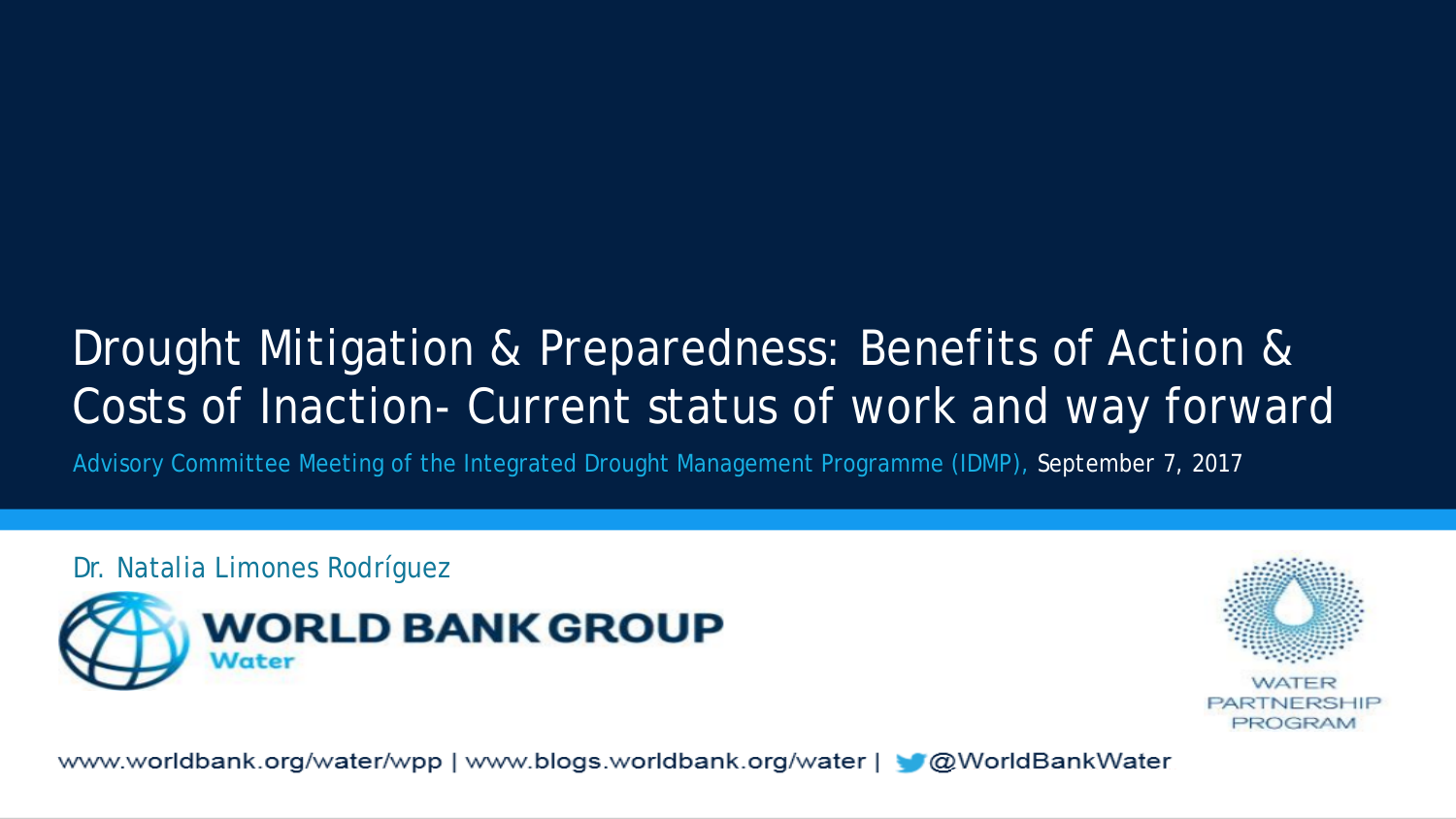

## PRESENTATION OUTLINE

- $\checkmark$  DC workshop "Drought Mitigation & Preparedness: Benefits of Action & Costs of Inaction"
- White Paper on a Drought Risk Management Framework in Support of the BACI for Drought Mitigation & Preparedness Workstream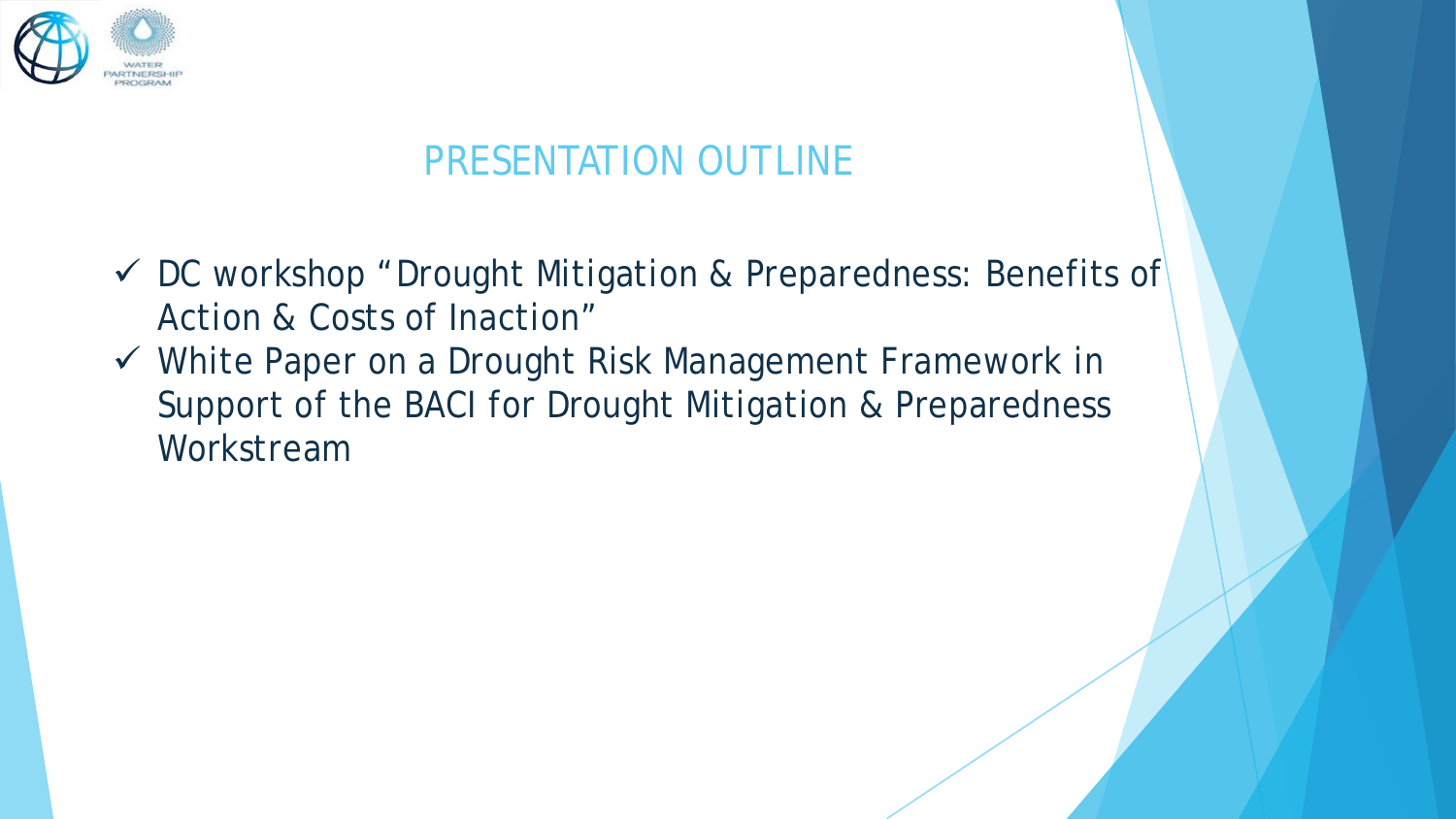Workshop "Drought Mitigation & Preparedness: Benefits of Action & Costs of Inaction" *Washington, DC, April 26/27, 2017*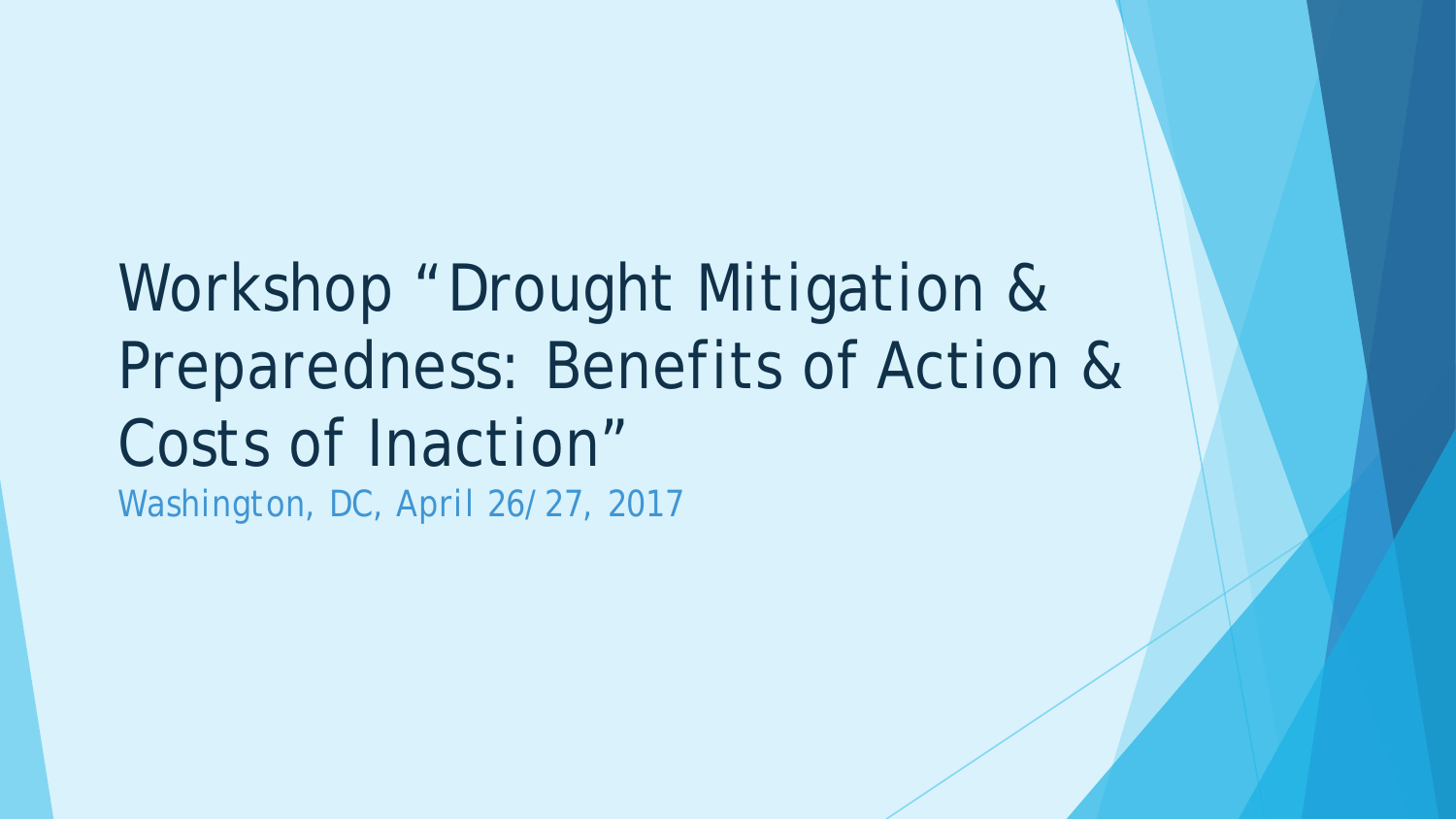

## Workshop "Drought Mitigation & Preparedness: Benefits of Action & Costs of Inaction"

#### **PURPOSE**

Reflect on **documenting the social, environmental, and economic impacts** associated with drought events and **understand the cost/benefit relationships between a reactive response to drought vs proactive preparedness investments**





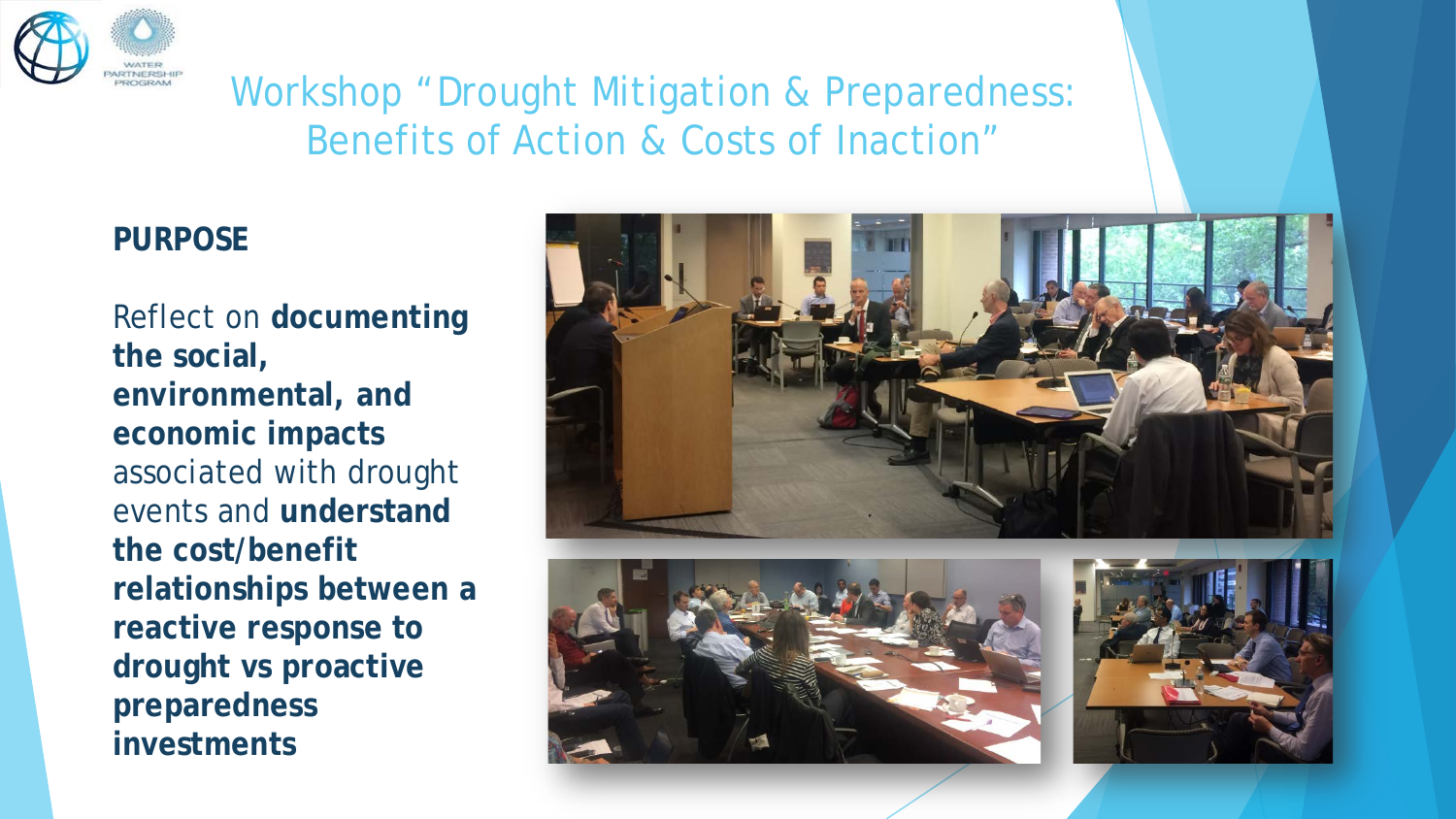

Workshop "Drought Mitigation & Preparedness: Benefits of Action & Costs of Inaction"

#### **KEY MESSAGES**

- The economic argument and the assessments can help trigger proactive drought management BUT numbers alone will not lead to action
- Such assessments need understanding of the political economy for creating change, and a dissemination plan

#### Need for a **framework for action and assessments:**

- Common and systematic but flexible and tailored
- Allow for comparability across sector, countries and contexts
- Highlight not only the benefits of action in relation to a drought, but also the possible low- regrets and the additional co-benefits
- Address drought as a continuum, mixing mitigation and preparedness
- Be multidisciplinary, particularly in FCV
- Based on practical examples where early action worked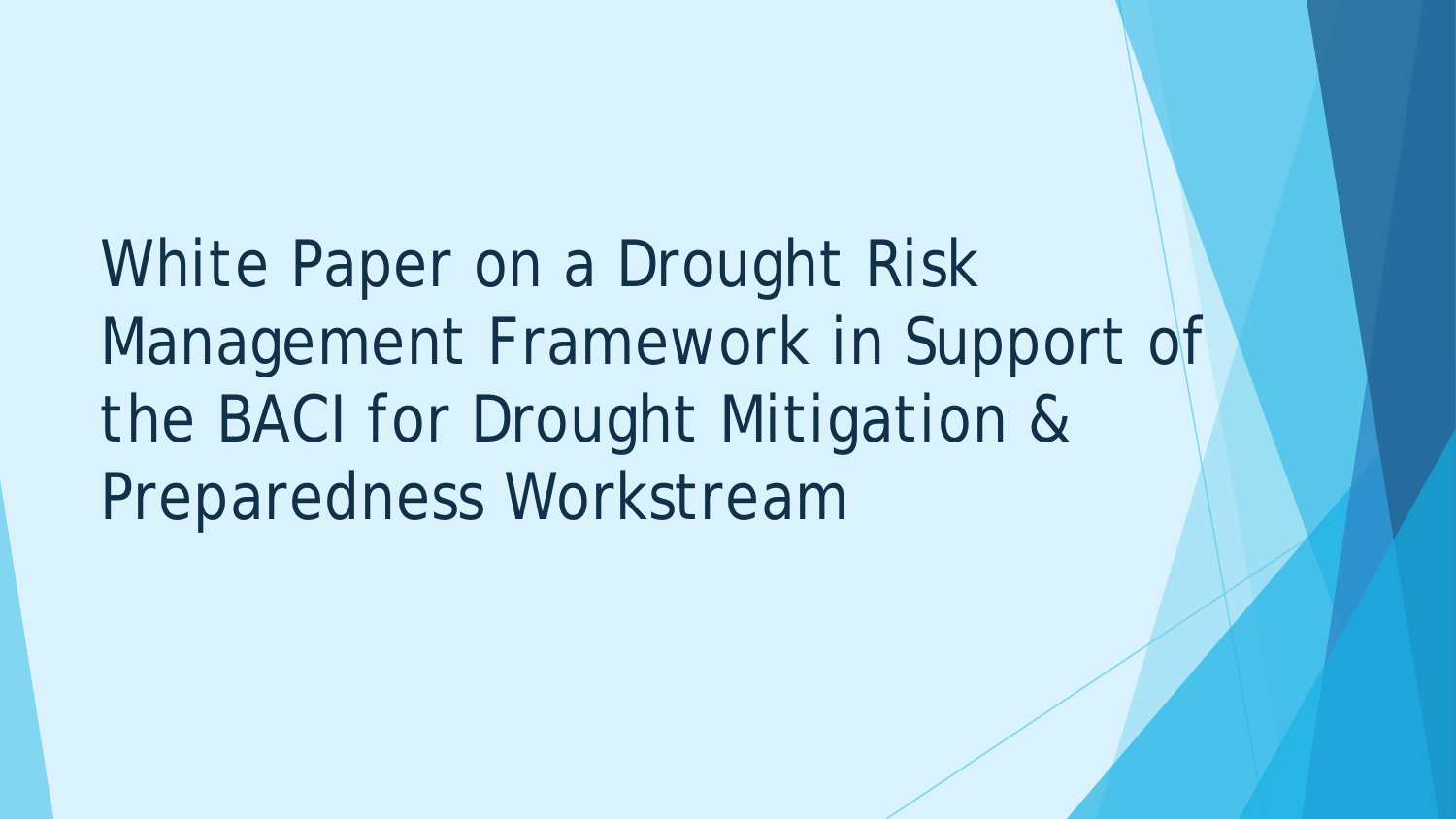

#### **PURPOSE**

- Bring together the work accomplished to date under this work stream, alongside best practice from many agencies and related work streams
- Support the next steps towards a framework to assess BACI for drought mitigation and preparedness

#### **DRAFT PAPER SECTIONS**

- A. Review of some of the key issues that have resulted in a lack of action on drought risk management (DRM)
- B. Some current tools and approaches that are being used to initiate DRM
- Summary of key issues for developing a framework, as highlighted in the IDMP/BACI work stream and the April 2017 workshop.
- D. Next steps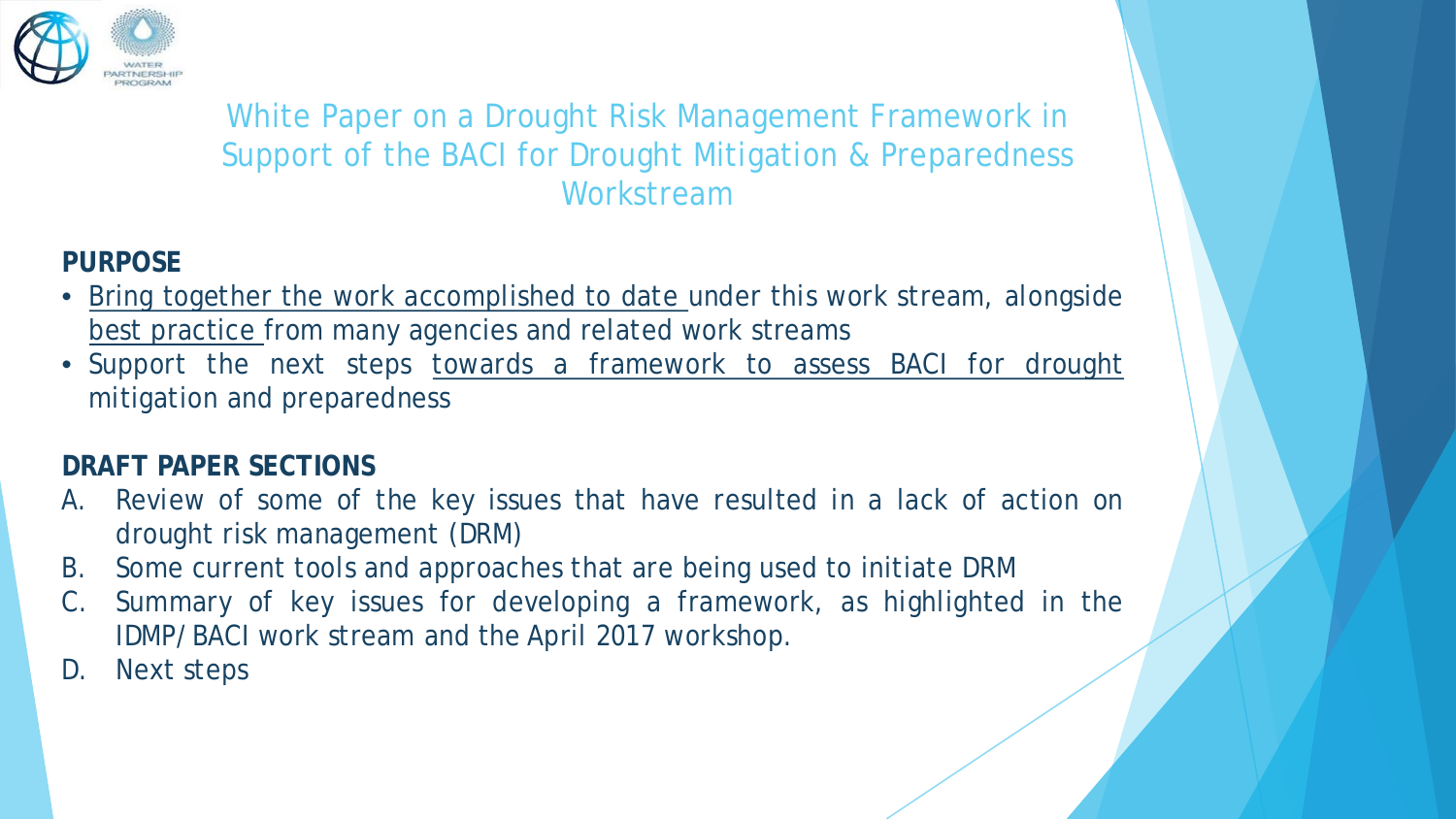

**SECTION A. Review of some of the key issues that have resulted in a lack of action on drought risk management:**

- 1. The underlying causes of drought risk are extremely multi-faceted
- 2. Understanding drought impacts is considered a strong entry point (but how to measure them well?)
- 3. There is a lack of appreciation for the non-climatic drivers of drought risk
- 4. There are deficiencies in the enabling environment that could foster progress on DRM
- 5. Greater awareness on the economic argument for risk reduction not always drives drive progress towards greater investment in preventive actions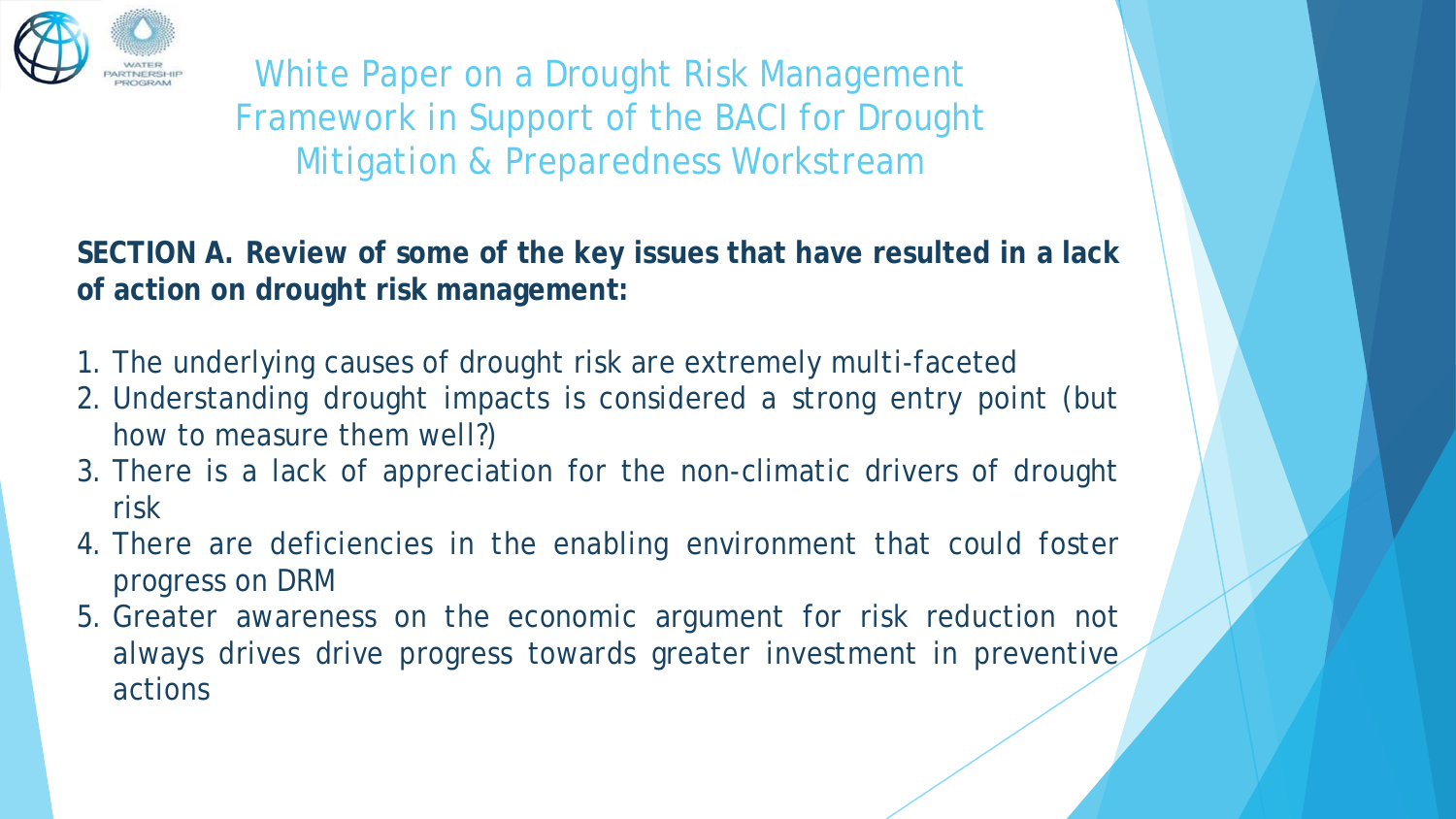

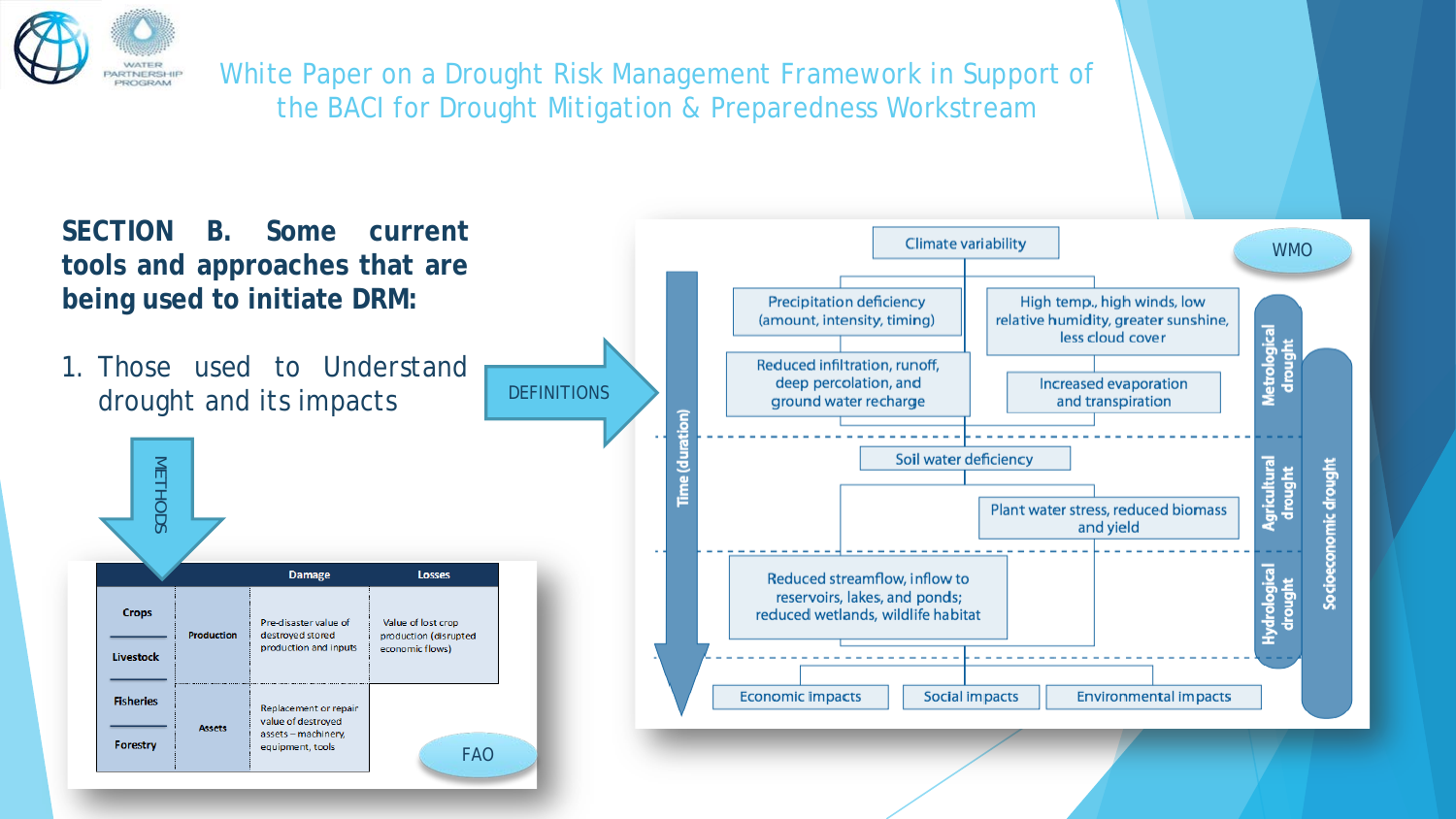

**SECTION B. Some current tools and approaches that are being used to initiate DRM:**

2. Those to understand why drought impacts occur

> MODELING UNDERLYING CAUSES OF IMPACTS AND THE COSTS OF GETTING OVER THEM

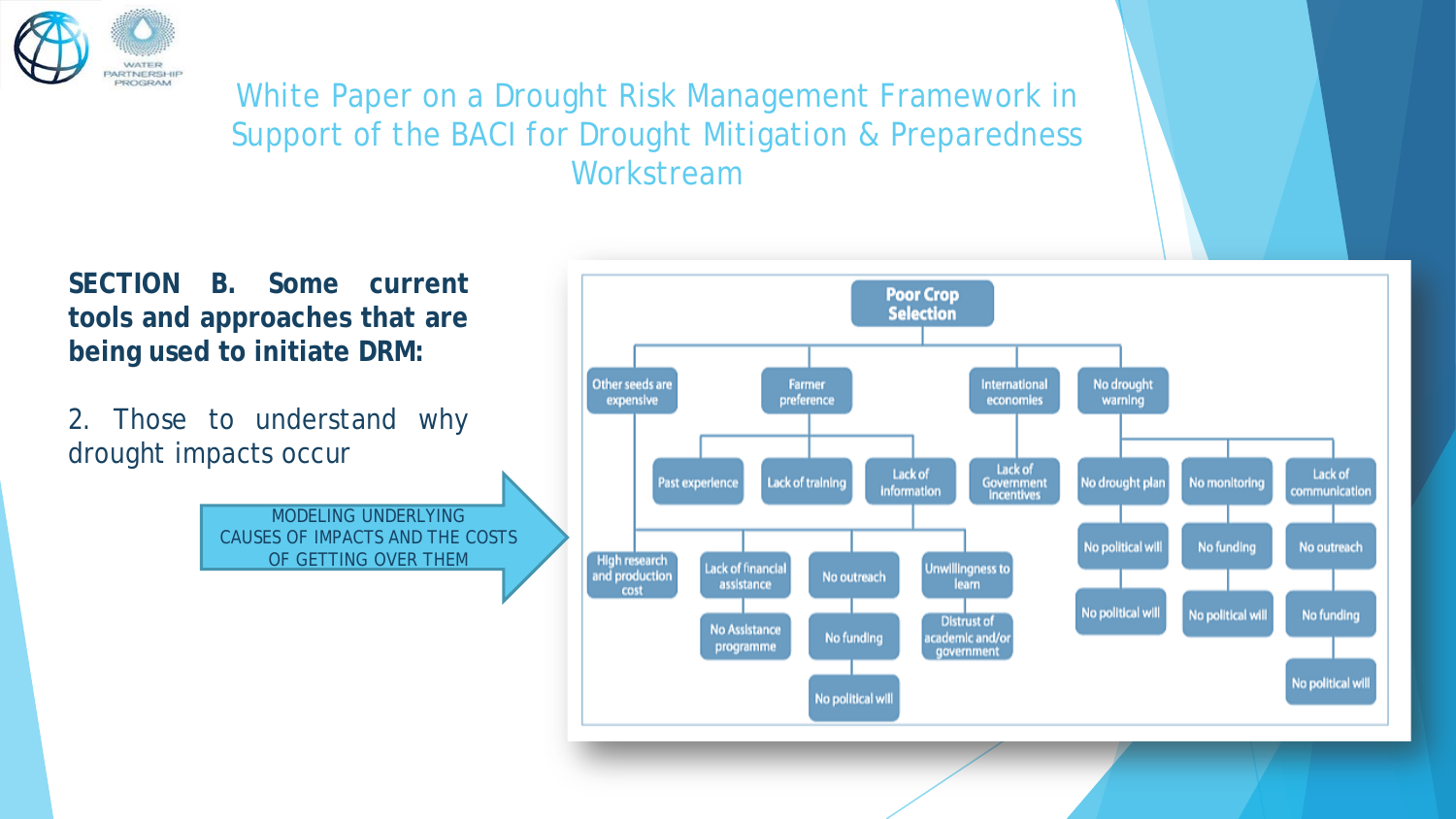

#### **SECTION B. Some current tools and approaches that are being used to initiate DRM:**

#### 3. Those based on sets of integrated/comprehensive solutions



Climate change

adaptation

Environmental

management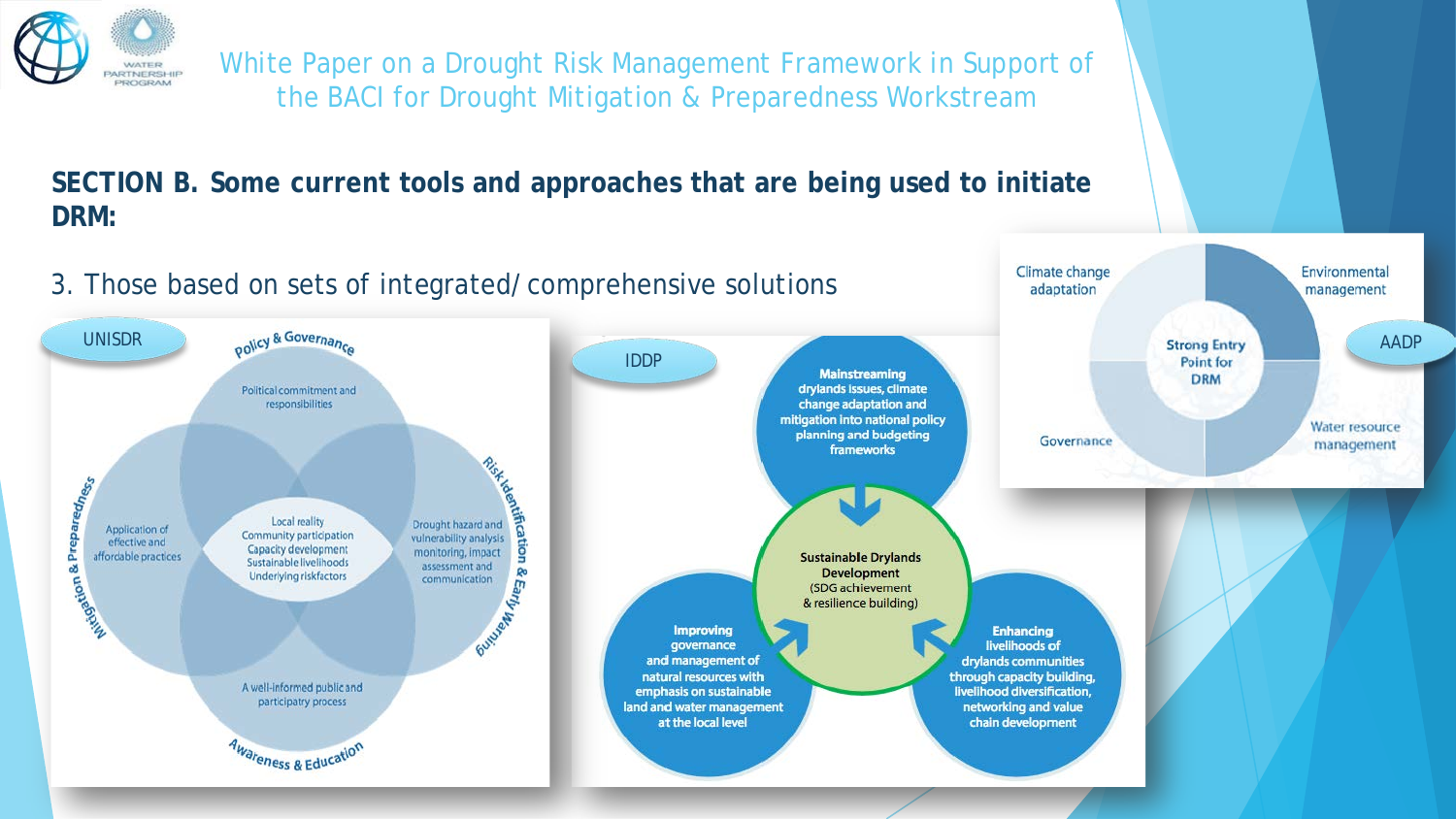

**SECTION B. Some current tools and approaches that are being used to initiate DRM:**

4. Those aimed at developing DRM Policy

> STEPWISE METHODOLOGY FOR DRM POLICY

- Appoint a national drought management policy commission Step 1:
- State or define the goals and objectives of a risk-based national drought Step 2: management policy
- Seek stakeholder participation; define and resolve conflicts between key Step 3: water use sectors, considering also transboundary implications
- Inventory data and financial resources available and identify groups at risk Step 4:
- Step 5: Prepare/write the key tenets of the national drought management policy and preparedness plans, which would include the following elements: monitoring; early warning and prediction; risk and impact assessment; and mitigation and response
- Identify research needs and fill institutional gaps Step 6:
- Integrate science and policy aspects of drought management Step 7:
- Publicize the national drought management policy and preparedness plans Step 8: and build public awareness and consensus
- Develop educational programmes for all age and stakeholder groups Step 9:
- Evaluate and revise national drought management policy and supporting Step  $10$ : preparedness plans

WMO & GWP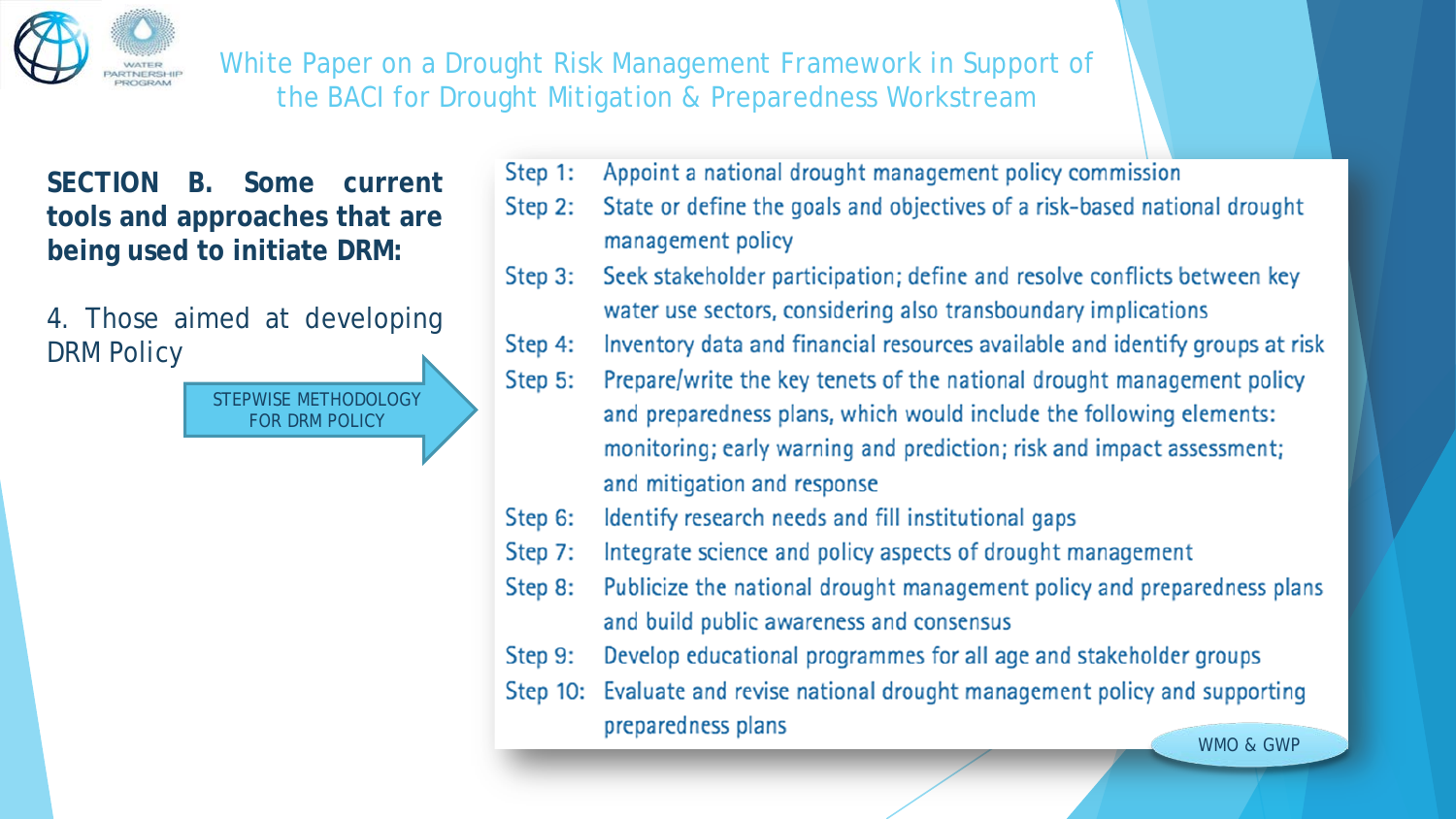

**SECTION C. Summary of key issues for developing a framework** *[How the benefits of action must be applied strategically and pragmatically to help unlock barriers]*

- 1. The economic argument must sit within a wider disaster risk management strategies to be successful
- 2. Account for non-climatic indicators of drought
- 3. Strengthen the evidence base and awareness on co-benefits of DRM
- 4. Develop practical examples of where early action is demonstrated to result in benefits
- 5. Develop comparable methodologies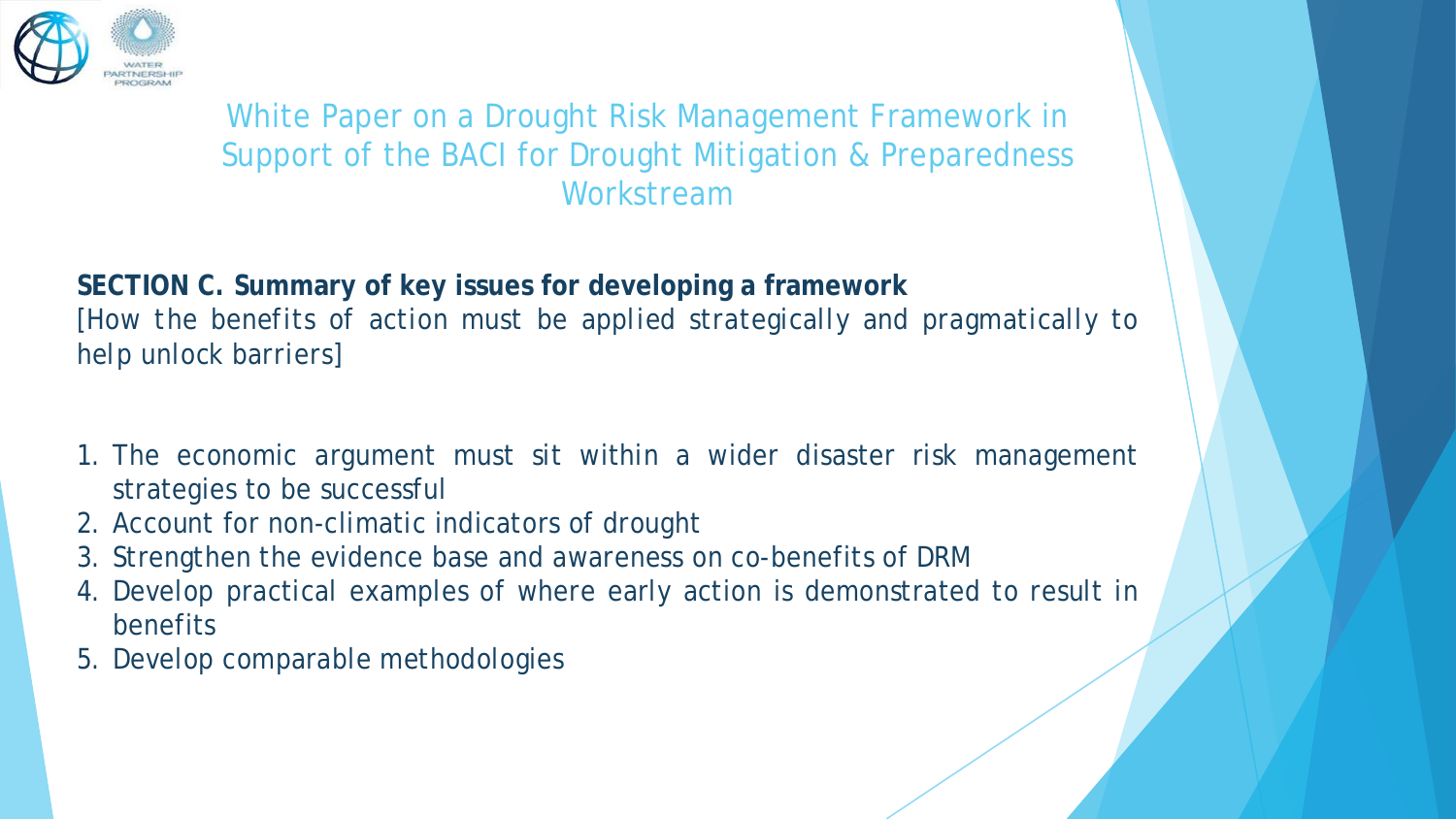

#### **SECTION D. Next steps**

Continue reflecting on a common but flexible framework for assessments:

- multidisciplinary,
- based on examples, and
- well disseminated

The generic **10 step methodology** can be used to develop a DRM plan